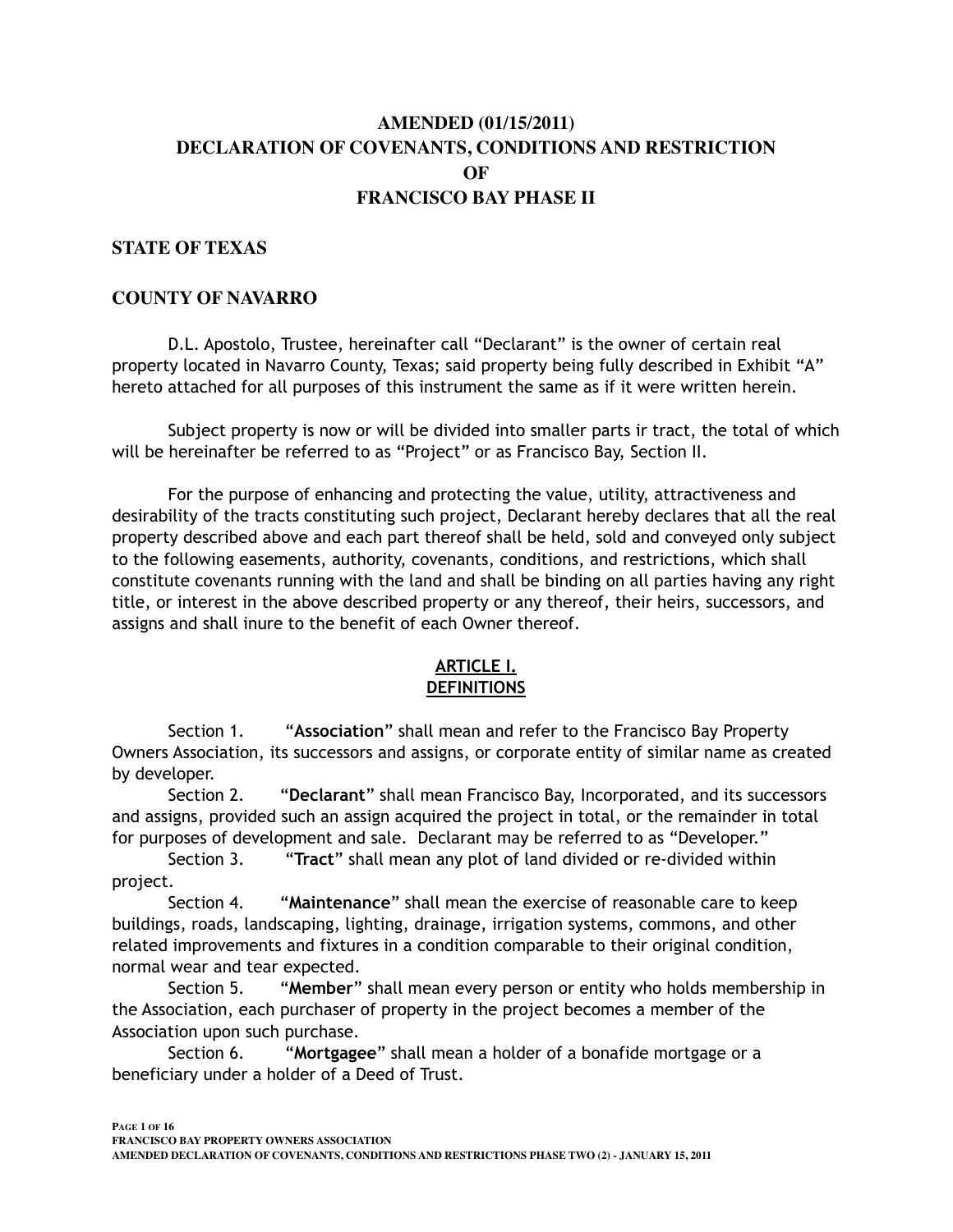Section 7. "**Mortgage**" shall mean a holder of a bonafide mortgage, a Deed of Trust, or a Vendor's Lien,

Section 8. "**Authority**" shall mean that Authority as created herein and vested in the Declaration.

Section 9. "**Board**" shall mean the Board of Directors of the Association.

Section 10. "**Drives**" shall mean any common reserved for use by all Owners for vehicular traffic.

Section 11. "**Commons**" shall mean any property reserved for or dedicated to the common use of the property Owners

Section 12. "**Owner**" shall mean the record Owner, including Declarant, whether one or more persons or entities, of fee simple title to any tract which is a part of the project, and shall include purchasers under contract for deed, but shall not include those holding title merely as security for performance of an obligation.

Section 13. "**Project**" shall mean only the record property herein described in Exhibit "A' and such additions thereto as may be brought within the jurisdiction of the Association as hereinafter provided.

Section 14. **"Good Standing"** shall mean all assessments, Association dues, fines, and other fees due and payable to Association are current on or before the time of voting. Except any assessments, Association dues, fines, and other fees due and payable to Association an Owner has appealed in writing to the Board of Directors and for which the Board of Directors has not issued in writing a final ruling, prior to voting.

Section 15. **"NOTICE"** shall mean written correspondence sent to record Owner(s), and shall be deemed received when sent to the last known address of record provided by Owner(s) or Declarant to the Association Treasurer and Secretary, and said notice is sent by US mail Certified return receipt requested, Federal Express or like carrier, electronic transmission, such as but not limited to, e-mail or facsimile but shall not include notice to those holding title merely as security for performance of an obligation.

#### **ARTICLE II.**

#### **EASEMENTS, DRIVES, ROADS, AND PRIVATE ROADS**

 Section 1. **Private roads:** Private roads, drives, or access easements and easements for installation and maintenance of utilities, irrigation and drainage, are established by separate instrument or instruments of record or to be placed of record in the office of the county clerk, and as hereinafter set forth. Within such easements and roads, no structure, planting, or other material shall be placed or permitted to remain which may damage or interfere with the installation and maintenance of service or utilities, or which may damage, interfere with, or change the direction of flow of drainage facilities on the easements or which may interfere with passage along such private road easements. The easement area of each tract and all improvements therein shall be continuously maintained by the Owner of such tract, except for improvements for maintenance of which a public, private, or quasi-public Authority or utility company is responsible.

 Section 2. **Easements**: Perpetual easements are reserved over and across the tract for electrical power, water, sewerage, gas, telephone, television cable, and similar utility facilities along with the easements, shown on the recorded plat and all said easements are adopted as part of these restrictions. There is also reserved and dedicated hereby for all the use of the developer and any public or private utility company an unobstructed aerial easement five(5) feet wide from any plane twenty (20) feet above ground upward, located **PAGE 2 OF 16**

**FRANCISCO BAY PROPERTY OWNERS ASSOCIATION**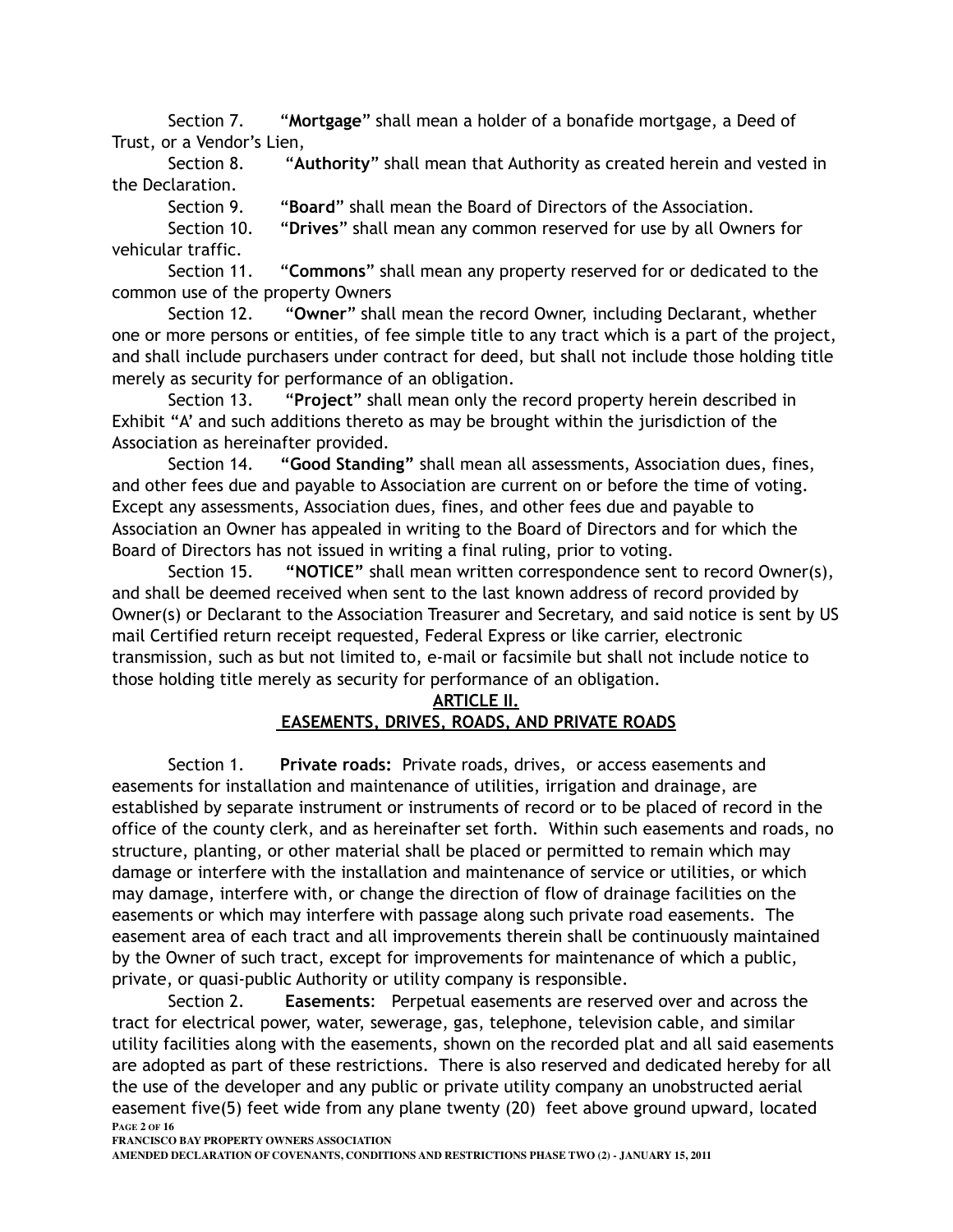adjacent to and above all dedicated utility easements. The easements reserved and dedicated under the terms and provisions hereof shall be for the general benefit of the subdivision and shall also ensure to the benefits of and may be used by any public or private utility company entering into and upon said property for the purposes aforesaid, without the necessity of any further grant of such easement right to such utility companies. NO utility company, political subdivisions, or other authorized entity using the easements herein referred to shall be liable for any damage done by them or their assigns, agents, employees, or servants, to shrubbery, trees, or flowers, or to other property of the owner situated within any such easement.

 No dwelling unit or other structure of any kind shall be built, erected, or maintained on any such easement, reservation or right of way, and such easements reservations, and right of ways shall at all times be open and accessible to representatives of the Authority, to public and quasi-public utility corporations, their employees and contractors, and shall also be open and accessible to Declarant, its successors and assigns, all of whom shall have the right and privilege of doing whatever may be necessary in, or under, and above such locations to carry out any of the purposes for which such easement, reservations, and right of ways are reserved.

 Section 3. **The private drive** or roadway easements as set forth by separate instruments are for the private use and benefit of the Owners of the tracts within the project as therein prescribed, and under the conditions as therein set forth, and are not dedicated to the general public.

Section 4. **It is understood** and agreed the easements granted herein and to be granted hereafter are reserved as permanent easements for the purpose set forth and are not subject to the time limit applicable to other restrictions.

 Section 5. **There is hereby reserved** and established a utility easement adjacent and parallel to all roadway easements. Said utility easement is twenty (20) feet wide upon the ground and twenty (20) feet wide above the ground and extends from the outside boundary of the roadway easement into and upon the adjoining property on each side thereof. There is further reserved an easement into all property adjacent thereto for the purpose of installation of guy wires where necessary for securing utility poles.

Section 6. **There is hereby reserved** and established an easement for purposes of drainage and/or service of utilities upon and in addition to the purposes of any existing easement of record and bring still valid, such easement now made subject to all the stipulations as herein otherwise set forth pertaining to utility and/or drainage easements.

#### **ARTICLE III. ARCHITECTURAL CONTROL**

Section 1. **No building** shall be erected, placed, or altered on the surface of any tract until the construction plans, specifications and a plan showing the location of the structure, and prior to construction the complete plan of septic system showing relation to tract line, have been approved by the Architectural Control Committee as to quality of workmanship and materials, harmony of external design with existing structures, and as to the location with respect to topography and finish grade elevation. Approval shall be as provided herein within a reasonable time and shall not be withheld unreasonably.

Section 2. **The Architectural Control Committee** is hereby authorized to enforce any building or fire codes, or any rules, restrictions or requirements concerning the construction of buildings on the surface of any tract in this project. Said requirements **PAGE 3 OF 16**

**FRANCISCO BAY PROPERTY OWNERS ASSOCIATION**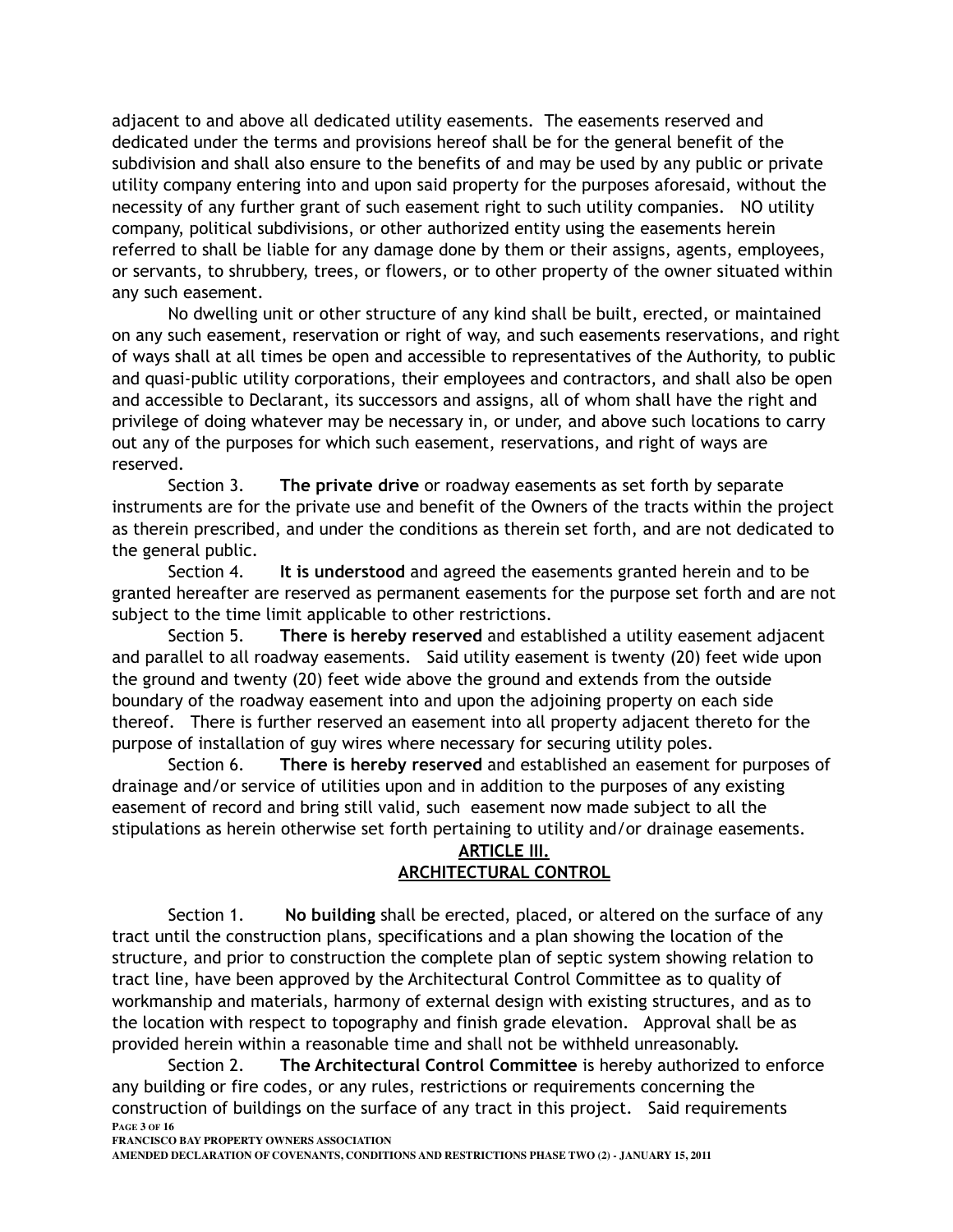having been made by an authority, local, county, state, or otherwise, having legal authority to make such requirements. It is further stipulated herein that the Architectural Control Committee is empowered to require firewalls to be constructed as wall sections in contiguous housing, should such type housing in the future be allowed. Such requirements would be made based on the requirements of municipalities of the area or some other standard code ordinarily pertaining to the construction industry. **All building on the surface of any tract in this project must be permitted through the appropriate governing entity or agency, including but not limited to Navarro County Planning and Zoning Commission, Tarrant Regional Water District, or other controlling authority and must comply with all zoning regulations, if any.**

## **ARTICLE IV. ARCHITECTURAL CONTROL COMMITTEE**

Section 1. **ARCHITECTURAL CONTROL COMMITTEE**: The Architectural Control Committee is composed of D.L. Apostolo and Valorie Price. In the event of a death or resignation of either member, the remaining member shall have full Authority to designate a successor. The Committee shall delegate this Authority to the Association, who will then appoint a committee of three (3) members in good standing, which shall consist of at least one director, one unimproved lot owner and one improved property owner, to protect the owners or lots hereunder against improper use of lots, to preserve, so far as practicable, the natural beauty of said property, to guard against the erection on the surface of any tract in this project thereon of poorly designed or proportioned structures and structures built of improper or unsuitable materials, to obtain harmonious scheme, to ensure the highest and best development of said property, to encourage and secure the erection of attractive homes thereof, with appropriate locations thereof on lots; to secure and maintain property setbacks from street and adequate free spaces between structures, and, in general, to provide adequately for a high quality of improvement(s) on said property, and hereby to enhance the value of the investments made by the purchasers of lots therein. If, for any reason, a member or members of said Architectural Control Committee becomes unable or unwilling to serve, then a replacement member or members shall be selected by a majority of the elected Directors of the Association. All house plans shall be approved by a majority of the Architectural Control Committee, which shall not be unreasonably withheld . All boat docks and landings must be approved by the Architectural Control Committee prior to submission to Tarrant Regional Water District, which approval shall not be unreasonably withheld . Neither Association nor the Architectural Control Committee, nor the members of said Committee, shall have any liability or responsibility at law nor in equity on account of the enforcement of, nor on account of the failure to enforce these restrictions, unless such enforcement or failure to approve is malicious or without merit or contrary to prior Architectural Control Committee approvals or acts.

Section 2. **PROCEDURE**: The Committee's approval or disapprovals required in these covenants shall be in writing and disapprovals shall be clearly stated in writing of the required amendments, changes or modifications needed to receive approval from Committee. In the event the Committee, or its designated representative fail to approve or disapprove within thirty (30) calendar days after plans and specifications have been submitted to it, or in any event, if no suit by the Association to enjoin the construction has been commenced prior to completion thereof, approval shall not be required and the related covenants shall be **PAGE 4 OF 16**

**FRANCISCO BAY PROPERTY OWNERS ASSOCIATION**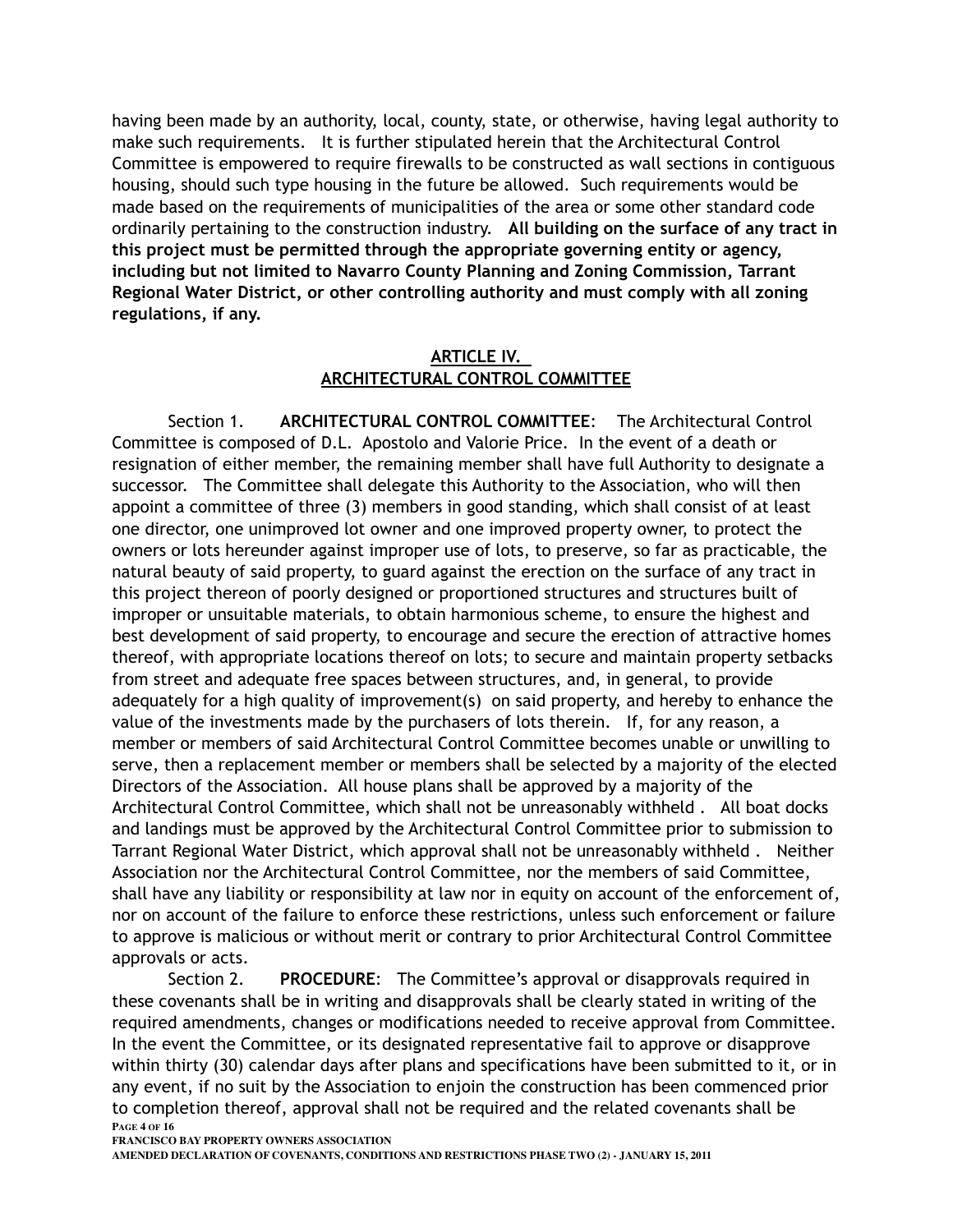deemed to have been fully complied with and all requirements waived. Neither Association nor the Architectural Control Committee, nor the members of said Committee, shall have any liability or responsibility at law or in equity on account of the enforcement of, or on account of the failure to enforce, these restrictions, unless such enforcement or failure to approve is malicious or without merit or contrary to prior acts.

## **ARTICLE V. USE RESTRICTIONS**

Section 1. **TYPE OF BUILDING PERMITTED**: All tracts shall be used for residential purpose only, and no building shall be erected, altered, placed or permitted to remain on any tract other than one detached single family dwelling not to exceed two stories in height and all homes must have a private attached garage and/or carport for not less than two (2) motor vehicles and not more than three (3) motor vehicles. Tract owner may apply to the Architectural Control Committee for an exception to construct a fourth garage to house a recreational vehicle. Motor vehicles as defined herein shall not be commercial vehicles. All homes must be site built. All mailboxes located on any tract shall be designed and constructed in a similar architectural style, color and material as the residential dwelling. Mailboxes shall meet the U.S. Postal standards for size, height, and location.

Section 2. **MINIMUM FLOOR AREA AND EXTERIOR WALLS**: Any residence on said lots in Block One (1) , Section One (1) must have a floor area of not less than eighteenhundred (1,800) square feet, excluding patios, driveways, carports, and garages. Residences on all lots in Blocks Two (2) and Three (3), Section One (1) must have a floor area of not less than sixteen hundred (1,600) Square feet. Lot 13, Block 1, Section 1 shall be used for recreational facilities and is exempted from these covenants and restrictions.

Section 3. **SETBACKS**: No building shall be located on any tract nearer than thirty (30) feet on the ground to the front tract line. No building shall be located nearer than five (5) feet on the ground to the side tract line. For the purpose of this covenant, eaves, steps and open porches shall not be considered as a part of the building; provided however, that this shall not be constructed to permit any portion of the building on any tract to encroach upon another tract. If two or more tracts or fractions thereof are consolidated into a building site in conformity with the provisions of Article V, Section 4, these building setback provisions shall be applied to such resultant site as if it were an original, plated tract.

Section 4. **RESUBDIVISION OR CONSOLIDATION**: None of said tracts shall be resubdivided in any fashion except upon the prior approval of the Architectural Control Committee and replatted through Navarro County Planning & Zoning. No tract or fraction thereof shall be granted approval to combine or replat any number of tracts or fractions unless the tract owner has applied for a construction permit approval by the Architectural Control Committee. Tract owners shall only be permitted to replat or combine a maximum of three (3) tracts or two and one-half (2 and 1/2) acres; whichever is less. The tract owner shall continue to pay the full annual Association dues, fees, and assessments for each tract for each calendar year after the replat was granted by the Architectural Control Committee and Navarro County Planning & Zoning until the residential construction is completed. The full annual Association dues, fees, and assessments for each tract for each calendar year shall continue until the first day of January of the first year after construction is final and tract owner occupies the residence. However, tract owner shall only have the right to one vote for

**PAGE 5 OF 16 FRANCISCO BAY PROPERTY OWNERS ASSOCIATION AMENDED DECLARATION OF COVENANTS, CONDITIONS AND RESTRICTIONS PHASE TWO (2) - JANUARY 15, 2011**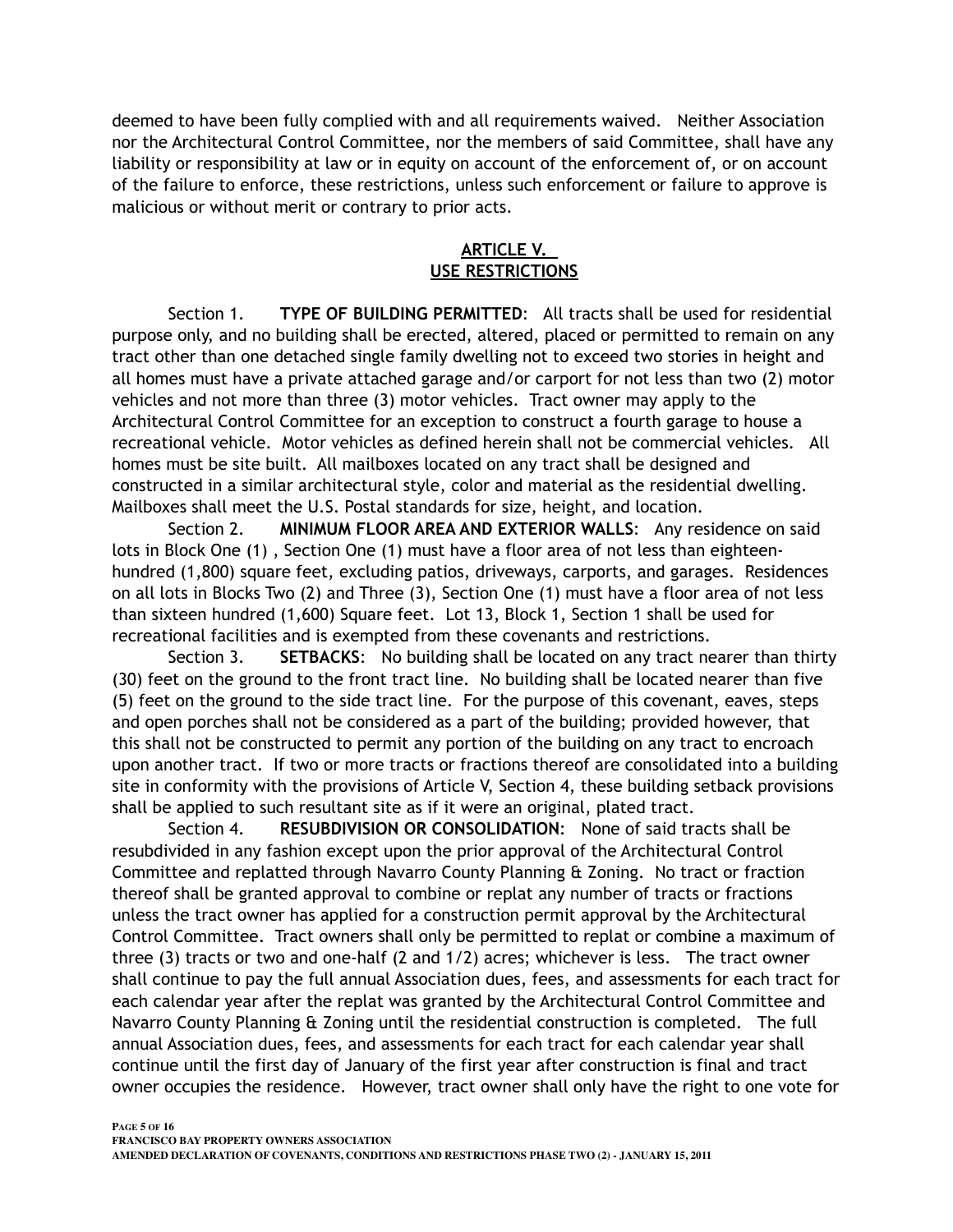the replatted tracts or fractions thereof after the replat was granted by the Architectural Control Committee and Navarro County Planning & Zoning.

Section 5. **NOXIOUS OR OFFENSIVE ACTIVITIES PROHIBITED**: No noxious or offensive activity shall be carried on upon any tract.

Section 6. **PROHIBITED RESIDENTIAL USES**: No structure of any temporary character or other outbuilding constructed on the surface of any tract in this project shall be used on any tract at any time as a residence, either temporarily or permanently. No unsightly storage building constructed on the surface of any tract in this project shall be permitted that is visible from the street. No out buildings constructed on the surface of any tract in this project shall be permitted, that are visible from the street, unless constructed of the same materials and quality of the finished home. However, a 10' x 12' storage building may be used prior to the construction with Architectural Control Committee approval and permit from Navarro County Planning & Zoning, if applicable. Temporary storage buildings shall be removed upon completion of a permanent home; unless constructed of the same materials and quality of the finished home.

Section 7. **SIGNS**: No signs of any character shall be allowed on any tract except two (2) signs of not more than 30"x 18" advertising the property for sale or rent; provided, however, the Declarant and any other person or entity engaged in the construction and sale of residences within the subdivision shall have the right, during construction and sales period, to construct and maintain such facilities as may be reasonably necessary and convenient for such construction and sale, but not limited to, signs up to 4'x8', offices, storage areas, model units, and recreational vehicles for tract owner to reside in during and until construction is complete. All signs placed on any tract(s) must receive written approved by the Architectural Control Committee prior to installation on the tract. Realtor signs shall be maintained and all grass shall be edged around sign. Realtor signs not maintained may be removed by Architectural Control Committee.

Section 8. **OIL DEVELOPMENT PROHIBITED**: No oil well drilling, oil development operations, oil refining quarrying, or mining operations of any kind shall be permitted on any tract, nor shall oil wells, tanks, tunnels, mineral excavations, or shafts be permitted on any tract. No derrick or other structure designed for use in boring for oil, natural gas, or other minerals shall be erected, maintained, or permitted on any tract.

Section 9. **RUBBISH, TRASH, AND GARBAGE**: No tract shall be used or maintained as a dumping ground for rubbish, or junk; and no garbage or other waste shall be kept except in sanitary containers. All incinerators or other equipment for the storage and disposal of such material shall be kept in a clean and sanitary condition.

Section 10. **ANIMALS**: No animals, livestock, or poultry of any kind shall be raised, bred, or kept on any tract, except that dogs, cats or other household pets may be kept, provided that they are not kept, bred or maintained for any commercial purpose. Tract Owner shall be responsible for any damage caused by their dog(s), cat(s), or other household pet(s) to any other tract Owner's property.

Section 11. **WALLS AND FENCES**: Walls and fences, if any, must be approved by the Architectural Control Committee. The erection of any wall, fence or other improvements on any easement is forbidden. Fences and walls will be constructed of ornamental iron, wood or masonry; however fences constructed of wood, masonry or other solid material shall not be constructed taller than four (4') feet above the ground. This restriction does not apply to landscaping or retention walls that shall require no approval unless otherwise restricted herein.

**PAGE 6 OF 16**

**FRANCISCO BAY PROPERTY OWNERS ASSOCIATION**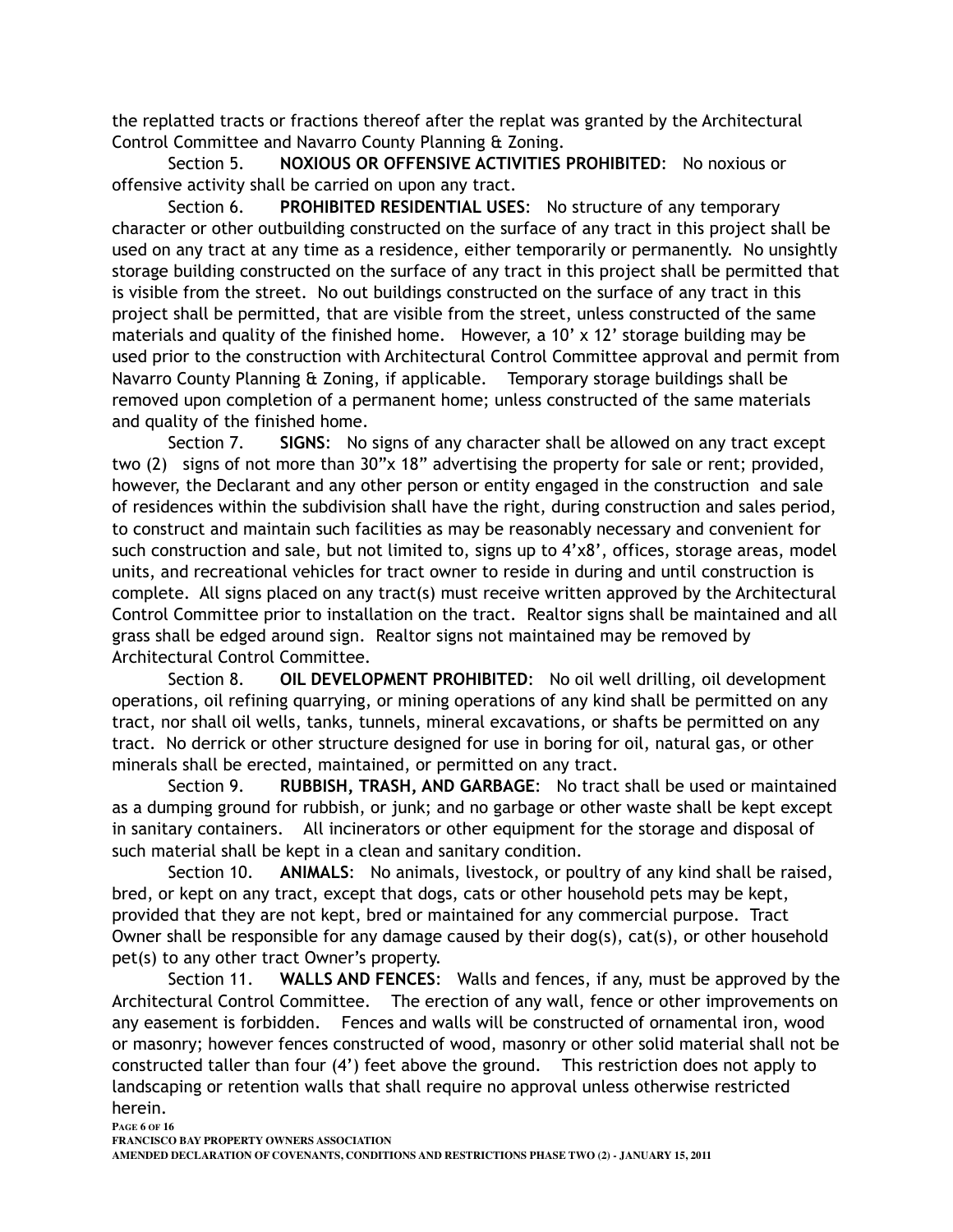Section 12: **SIGHT AND DISTANCE AT INTERSECTIONS**: No fence, wall, hedge, or shrub planting which obstructs sight lines at elevations between two (2) and six (6) feet above roadways shall be placed or permitted to remain on any corner lot within the triangular area formed by the street property lines and a line connecting them at points ten (10) feet from the intersection of the street lines, or in the case of a rounded property corner, from the intersection of the street property lines extended. The same sightline limitations shall apply on any lot within five (5) feet from the intersection of the street property line with the edge of a driveway or alley pavement. No trees shall be permitted to remain within such distances of such intersections unless the foliage line is maintained at sufficient height to prevent obstruction of such sightlines.

Section 13. **BOATS, TRUCKS, BUSES, AND TRAILERS**: No motor vehicle, boat, bus, or trailer shall be left parked in the street in front of any tract except for construction and repair equipment while a residence or residences are being built or repaired in the immediate vicinity, and no commercial vehicle, bus, boat, or trailer shall be parked on the driveway or any portion of the tract in such a manner as to be visible from the street. Owner may park a recreational vehicle, motor home or travel trailer on the tract for temporary use only, which shall not exceed seven (7) contiguous calendar days unless as permitted in Section 7 hereinabove. However, tract owner may request in writing approval from the Architectural Control Committee for a variance for visiting guests for no more than fourteen (14) contiguous calendar days, which shall not be unreasonably withheld.

Section 14. **PROHIBITED ACTIVITES**: No professional business or commercial activity to which the general public is invited shall be conducted on any tract.

All residences constructed upon the tracts herein described shall he connected with proper water and electrical at the expense of the Owner of said tract and all residences shall have a suitable, workable septic tank system as specified by the project engineers and to be approved by the Tarrant Regional Water District, at the expense of the Owner.

#### **ARTICLE VI. OWNER'S OBLIGATION TO REPAIR**

Each Owner shall, at his sole cost and expense, repair and maintain Owner's residence, and other buildings on Owner's tract, keeping the same condition comparable to the condition of such building at the time of its initial construction, excepting only normal wear and tear.

## **ARTICLE VII. MEMBERSHIP IN ASSOCIATION: VOTING RIGHTS**

Every Owner of a tract shall be a member of the Association; membership shall be appurtenant to and may not be separated from ownership of a tract.

For purpose of voting, Developer/Declarant will be construed as an Owner and member with the same voting privileges of one (1) vote per tract owned.

All Owners in good standing, shall be entitled to one vote for each full tract owned. When more than one person holds an interest in a given tract, all such persons shall be members and the vote for such tract shall be exercised as they may determine among themselves. Tract owner(s) who have replatted or combined tracts into one tract shall only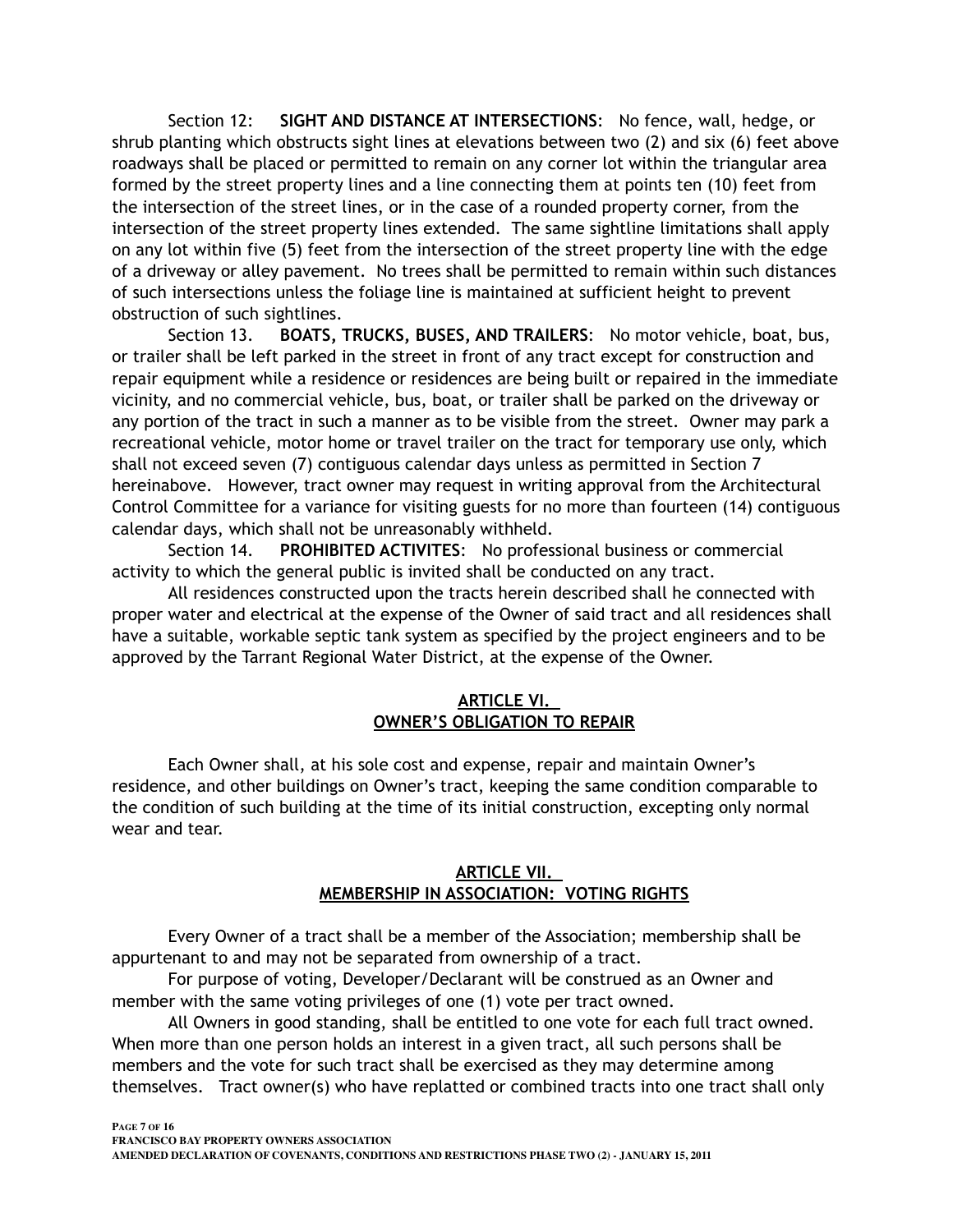have one vote for the replatted or combined tracts. In no event, shall more than one (1) vote be cast with respect to any tract owned by such members.

Declarant shall, after seventy-five percent (75%) of the lots have been sold, appoint a three(3) member Board of Directors for the Association, who shall serve for one year, and on the same date of each following year, the members of the Association shall elect a Board of Directors for that year as set forth herein. Such Board of Directors shall have the full powers and duties as may be reasonably necessary to carry out the purposes and duties of the Association as provided herein. The above stated term and election date may vary fifteen (15) days before or after said date at the option of the Board of Directors.

## **ARTICLE VIII. ASSESSMENTS**

Section I. **Declarant hereby** covenants for each tract within the project and each Owner of a tract is hereby deemed to covenant by acceptance of his contract or deed for such tract. Whether or not it shall be so expressed in Owner's contract or deed, to pay to the Association, (1) annual assessment; and (2) special assessments for capital improvement or other expenses incurred on behalf of the Association. Such assessments and expenses (hereinafter referred to as "assessments") shall be established and collected by the Board of Directors as herein provided. The annual and special assessments together with interest, costs and reasonable attorney's fees, shall be a charge on the land and a continuing lien on each tract against which such an assessment is made. Each such assessment, together with interest, costs, and reasonable attorney's fees shall also be the personal obligation of the person or persons who owned the tract at the time the assessment fell due, and such personal obligation shall pass to the successors in the title of such person or persons whether or not expressly assumed by them.

Section 2. **The annual assessments** levied by the Board of the Association shall be used exclusively to promote the health, safety, welfare, and recreation of the residents of the project, improvement and maintenance of the drainage systems, or community facilities and private roadway easements within the project.

Section 3. **In addition** to the annual assessments authorized above, the Association may levy in any assessment year, a special assessment applicable to that year only for the purpose of defraying in whole or in part the cost of any construction, reconstruction, repair or replacement of a capital improvement to the project or any designated private roadway, or county roadway, within or giving access to the project. Any such assessment must be approved by a majority, fifty-one percent (51%), of votes cast by the members in good standing, in a manner of voting as herein prescribed.

Section 4: **The Association's Board of Directors** shall fix the amount of the annual assessment against each tract at least thirty (30) days in advance of the due date thereof and shall fix the dates such amounts become due. The Board of Directors may allow assessments to be made payable monthly. Notice of the annual assessments shall be sent to every Owner subject thereto. The Association shall, upon written request, and for a reasonable charge set solely by the Board of Directors, furnish a certificate signed by an officer of the Association, setting forth whether the assessment against a specific tract has been paid, and shall on or before February 15<sup>th</sup> of each year, cause to be recorded in the office of the County Clerk of the County, a list of delinquent assessments as of that date setting forth and establishing the amount of the lien therefore.

#### **PAGE 8 OF 16**

**FRANCISCO BAY PROPERTY OWNERS ASSOCIATION**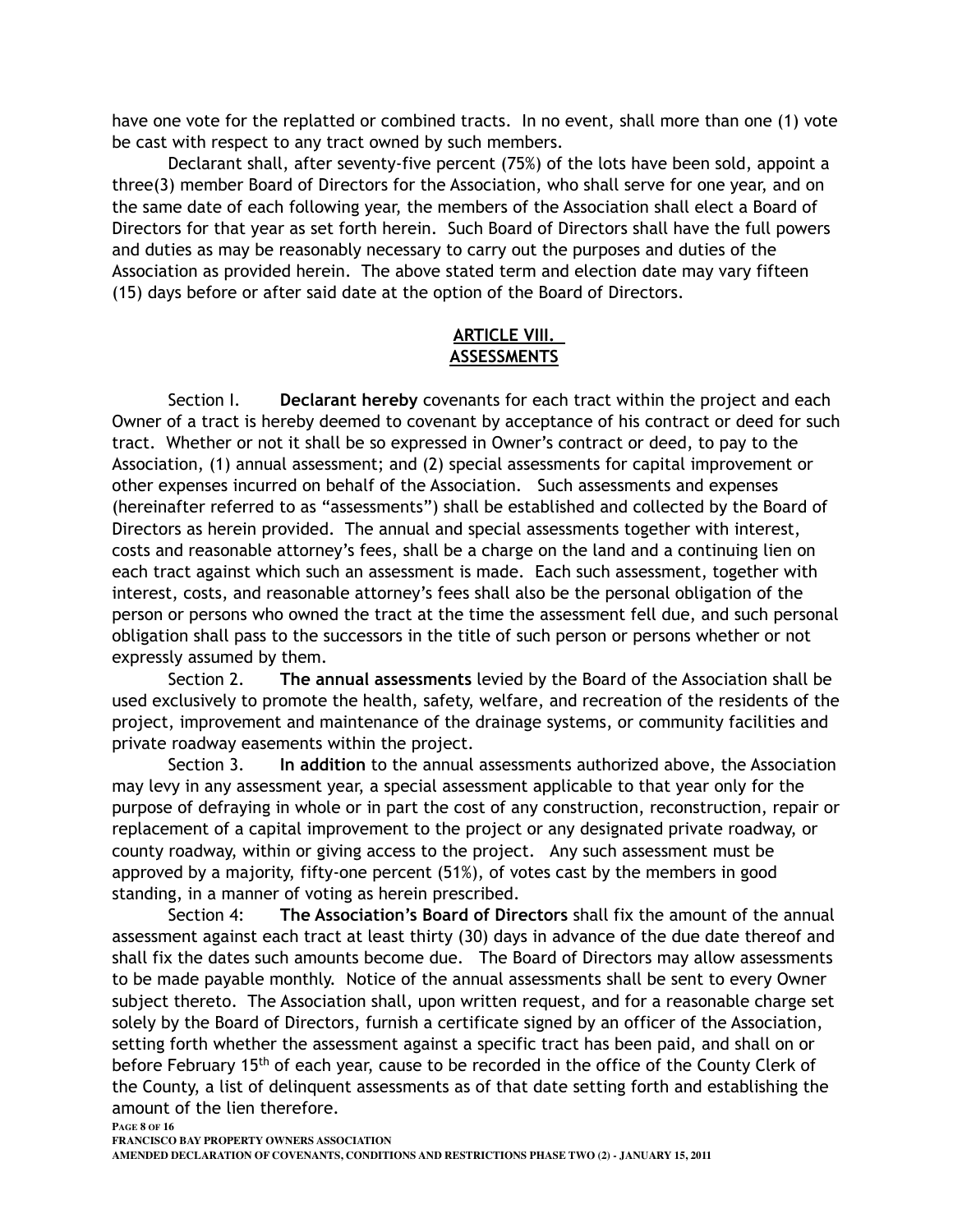Section 5. **Any assessment** (i.e. annual assessment) not paid within fifteen (15) calendar days after the due date shall be deemed in default and shall bear interest in the amount of 1.5 percent (1.5%) per month on the unpaid principle balance until principle and interest are paid in full. The Association acting through its Board of Directors, may bring an action at law against the tract Owner(s) personally and if more than one Owner, (jointly and severally), that is/are obligated to pay, and/or may foreclose the lien against the property. Tract Owner(s) shall personally and if more than one Owner, (jointly and severally,) be responsible for all costs incurred in the collection of past due assessments, including but not limited to certified mail, Federal Express, court costs, interest costs of litigation and reasonable legal fees. No Owner may waive or otherwise escape liability for the assessments provided for herein by non-use of the common areas, community facilities, roadway easements, or abandonment of his tract(s).

Section 6: **The Assessment Lien** provided for herein shall be subordinate to the lien of any first mortgage. A sale or transfer of any tract shall not affect the assessment lien or any outstanding assessment(s). However, the sale or transfer of any tract pursuant to a mortgage foreclosure or any proceeding approved by the Board in lieu thereof shall extinguish the assessment lien as to payments which become due prior to such sale or transfer. No sale or transfer shall relieve such tract from liability for any assessment thereafter becoming due or from the lien thereof.

Section 7: **Any expenses of suit** brought by the Association and/or Declarant herein and any expenses of defense of any suit brought against the Association, its officers, or directors, and/or Declarant in regard to the functions thereof in the administration or enforcements of these covenants shall be borne by the Association and the Association shall have and hold any rights to recovery of such fees.

Section 8: **Each Owner** in the project agrees that should suit be brought by Declarant and/or the Association to enforce performance of the covenants the prevailing party shall be entitled to judgment for damages and all costs of suit, including but not limited to expert witnesses, attorneys, appraisers, surveyors, and court costs. The amount of any such judgment obtained for damages or cost shall become a judgment lien against defendant's property in this project and subject to the same stipulations and conditions of a lien for assessments.

Section 9: **It is** specifically stipulated that Developer and its successors or assigns are exempt from assessments of any nature, form or amount on all land or inventory held herein for sale and/or future development; except fines for mowing, cleanup or trash on tracts owned or controlled by Developer.

It is further stipulated that should Developer, its successors or assigns foreclose on any property sold under deed or contract such as property will revert to status of inventory free of obligation of any accrued and unpaid assessments or costs and/or lien therefore. Any such liens of record will be released by the appropriate officer or officers upon presentation of release thereto by Developer. Upon failure of such action by said Authority, or in lieu thereof, Developer may file a release executed on and by its own behalf which will be conclusive evidence to all persons that such lien is thereby released unless the Association acting with its Authority files a proper court action to invalidate said release within thirty (30) days after recordation. Furthermore, see Section 13. of Article IX. herein.

#### **ARTICLE IX. NOTICE OF AUTHORITY ASSESSMENT**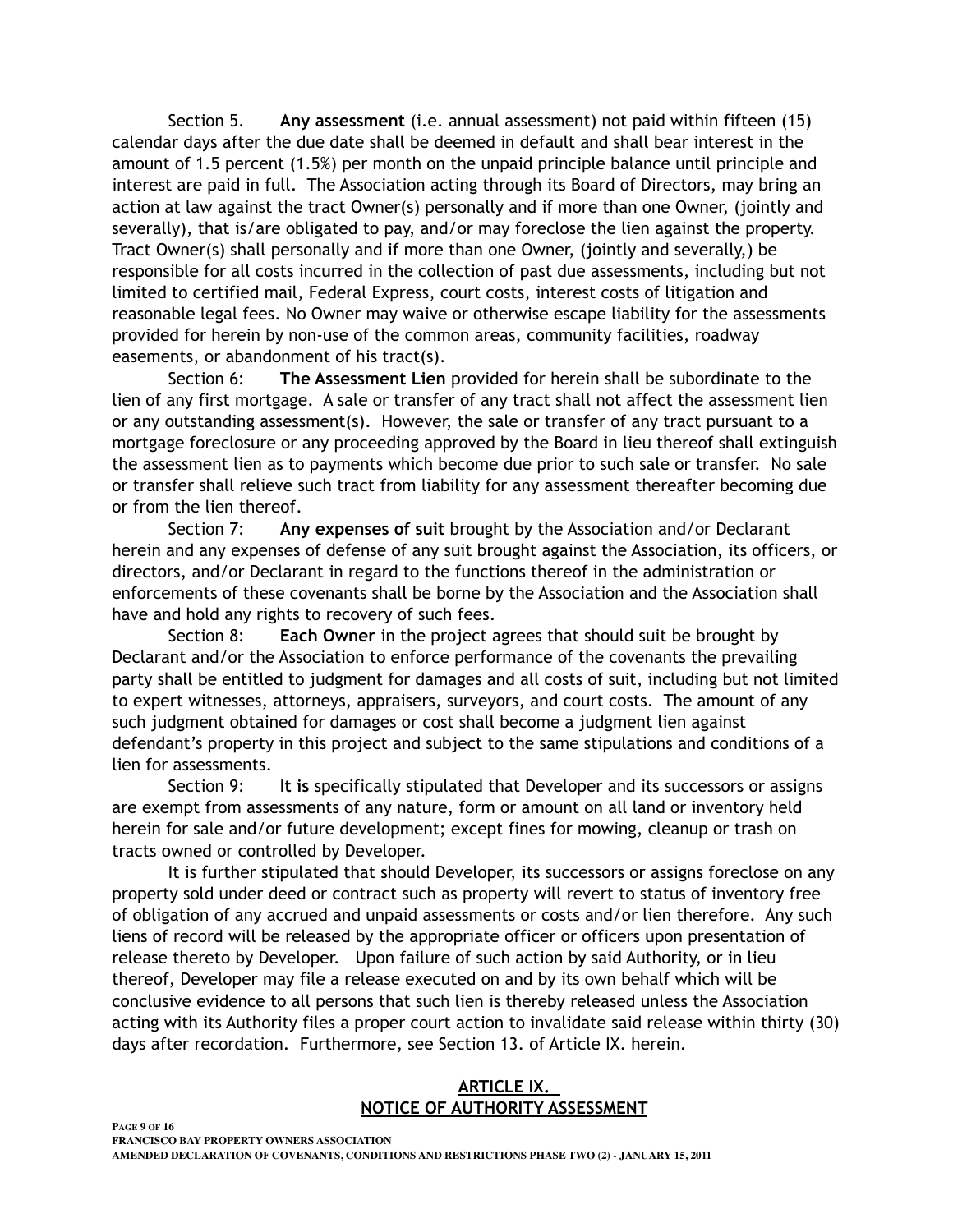Section 1. **Each interested party** or purchaser of a lot, tract or parcel of ground, hereinafter called lots, as platted in this subdivision, is hereby made aware of the fact that all streets herein are dedicated or will be dedicated to the use of property Owners herein and are dedicated or will be dedicated to the use of the property Owners herein and are not dedicated to the county of Navarro, any municipal body or public authority, nor to the public. Such purchaser or other interested party is hereby given notice that the maintenance of such streets and other designated areas and facilities, called common areas, and the payment for security guards, patrols, garbage pickup, and other conveniences deemed necessary and requisite to the pleasure, comfort, security and enjoyment of the property Owners in FRANCISO BAY SUBDIVISION will be provided for through an assessment. Assessments, as the case may be, to be levied against each and every lot as is platted or to be platted in FRANCISCO BAY SUBDIVISION, and any other tract or parcel of land sold therein that will benefit from the use of common areas and common facilities to be maintained by assessment, such determination to be made by the Authority created herein.

Section 2. **AGREEMENT:** Each purchaser of a property in FRANCISCO BAY SUBDIVISION hereby agrees that the Declarant has the Authority, and in consideration of the necessity of an Authority to administer the funds and attend to the management and maintenance of all common areas, services and facilities in said Subdivision, does hereby grant and give unto the said Declarant, its successors and assigns the Authority to levy and collect assessments as necessary, subject to the requirements as hereinafter set forth, for the purpose of the maintenance of all facilities, areas, and services as hereinabove and hereinafter described.

The Declarant, its successors or assigns shall, after seventy-five percent (75%) of the lots have been sold, cause to be created a Property Owners Association with charter and bylaws approved by Declarant and members, being owners of property in FRANCISCO BAY, and Declarant shall assign the Authority created in this instrument to said Property Owners Association and convey into such Association, as trustee all the various common areas. Such conveyance would be subject to all the requirements, Authority and limitations as are imposed upon Declarant and property Owners in this and other instruments. Hereinafter, the title THE AUTHORITY for purposes of this instrument will mean any legal person or body holding the Authority granted in this instrument.

Section 3. **COMMONS:** It is herein stipulated that designated common areas may be used for any purpose required or deemed by the Authority advantageous to the property Owners in the project, such purpose to include, but not be limited to, the installation of any or all utilities, and dedication of such easements and right of ways as deemed necessary by said Authority, such dedications may be made upon a plat thereof or by separate instrument in writing and such dedication may be made at the discretion of the Authority at any time, present or future, or the Authority may allow the installation of any main or service extensions in said Commons by letter if formal agreement to the utility company, or may allow installation of service lines from main to dwelling or outlets or by oral approval. Any such installations made will be considered approved if the Authority has not ordered such installation halted prior to completion thereof.

Section 4. **EFFECTIVE DATE OF ASSESSMENTS**: Any or all levies for any or all purposes as herein set forth may be made and begun at an appropriate time as will be determined by the Authority. Said action may be made to affect, at different times, any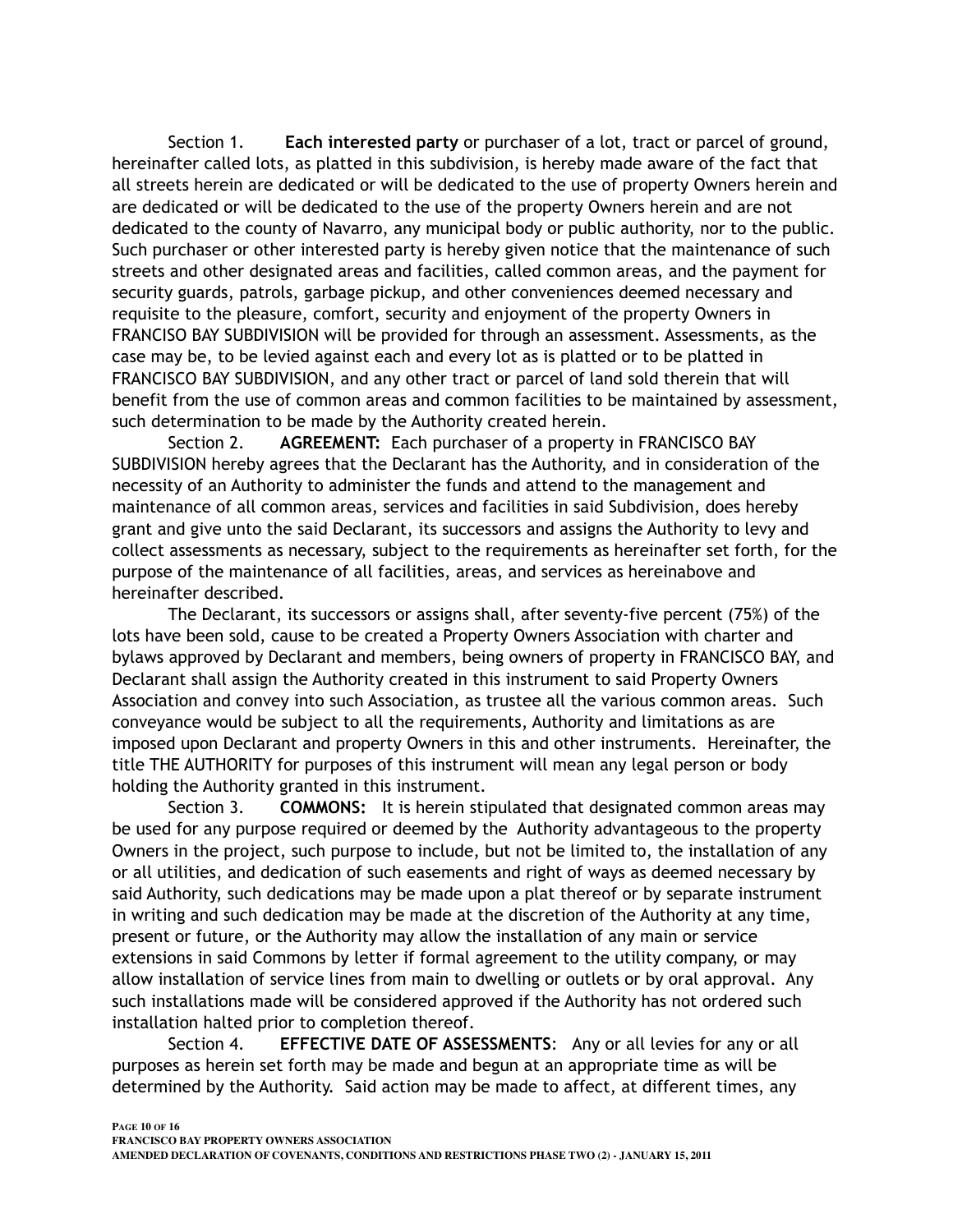sections or tracts and levies for maintenance of general or specific areas may be made or begun at different dates, and are not required to be made simultaneously.

When such determination is made by the Authority, notice will be given to the owners of such properties as affected and all said Owners will then be required to pay said assessments to the Authority.

Section 5. **HANDLING OF ASSESSED FUNDS**: It is specified herein that all funds collected by the Authority for maintenance and services of commons will be kept in a special bank account or savings account or certificate of deposit or money market account to be used only for the purpose as herein stated, and an itemized account of all receipts and disbursements shall either be, at the sole discretion of the Board of Directors as to choice of the following method(s), posted on Association's web site, mailed, e-mailed or faxed quarterly to all property owners in said project.

If at any time the Owners of fifty-one percent (51%) or more of the tracts affected by an assessment desire that the funds so established and the books and records pertaining thereto be audited, then said Owners may, by affixing their signatures to a petition cause such audit to be made. Such petition will cite the account by its proper identification and shall stipulate the name of a certified public accountant who shall make such an audit and the date that such records shall be made available to said accountant. The Authority will then be compelled to make such records available to said accountant. The Authority will then be compelled to make such records available to the named certified public accountant, in the offices of the Authority or other place at the discretion of Authority and will be authorized to pay to such accountant, reasonable accounting fees for said audit from the funds of the account so audited.

Section 6. **ESTABLISHMENT OF AMOUNT OF ASSESSMENT:** The Authority in initially setting the monthly levy or assessment for any purpose stated herein, will do so on an estimated basis determined by an in-depth study of the requirements of said purposes. Said amount so levied may be charged from time to time as necessary, to pay the allowed expenses as herein set forth or should said assessment prove to be more than needed for such purposes, then the Authority will reduce said levy accordingly.

Section 7. **SPECIAL ASSESSMENTS:** The Authority will have the right, privilege and powers to levy special assessments as may become necessary for purposes as required and authorized herein. Such special assessments would be made on the same pro-rated basis as hereinabove set forth and paid to Authority as prescribed by said Authority. Upon the approval of the Owners of fifty-one percent (51%) percent of the tracts, subject to any special assessment, such special assessments could be made for the purpose of the construction or reconstruction of improvements for the use and benefit of such Owners in the Common areas.

 Section 8. **COLLECTION OF ASSESSMENTS:** The Authority will have the sole responsibility and Authority to collect all assessments. Such assessments will be levied on a monthly basis and Authority will have the power to allow certain reasonable discounts to Owners paying said assessments semi-annually or annually in advance. Authority will have the power to add to such assessments appropriate and reasonable penalties against said Owners for delinquency in payment of assessment as well as other remedies set forth herein.

Section 9. **DELINQUENT ASSESSMENTS**: Any Owner being thirty (30) days delinquent in the payment of any assessment shall have filed against his property a lien for such assessment, plus any penalties and costs; including but not limited to interest, penalty(ies), collection cost, court cost, and reasonable legal fees. Such lien shall remain in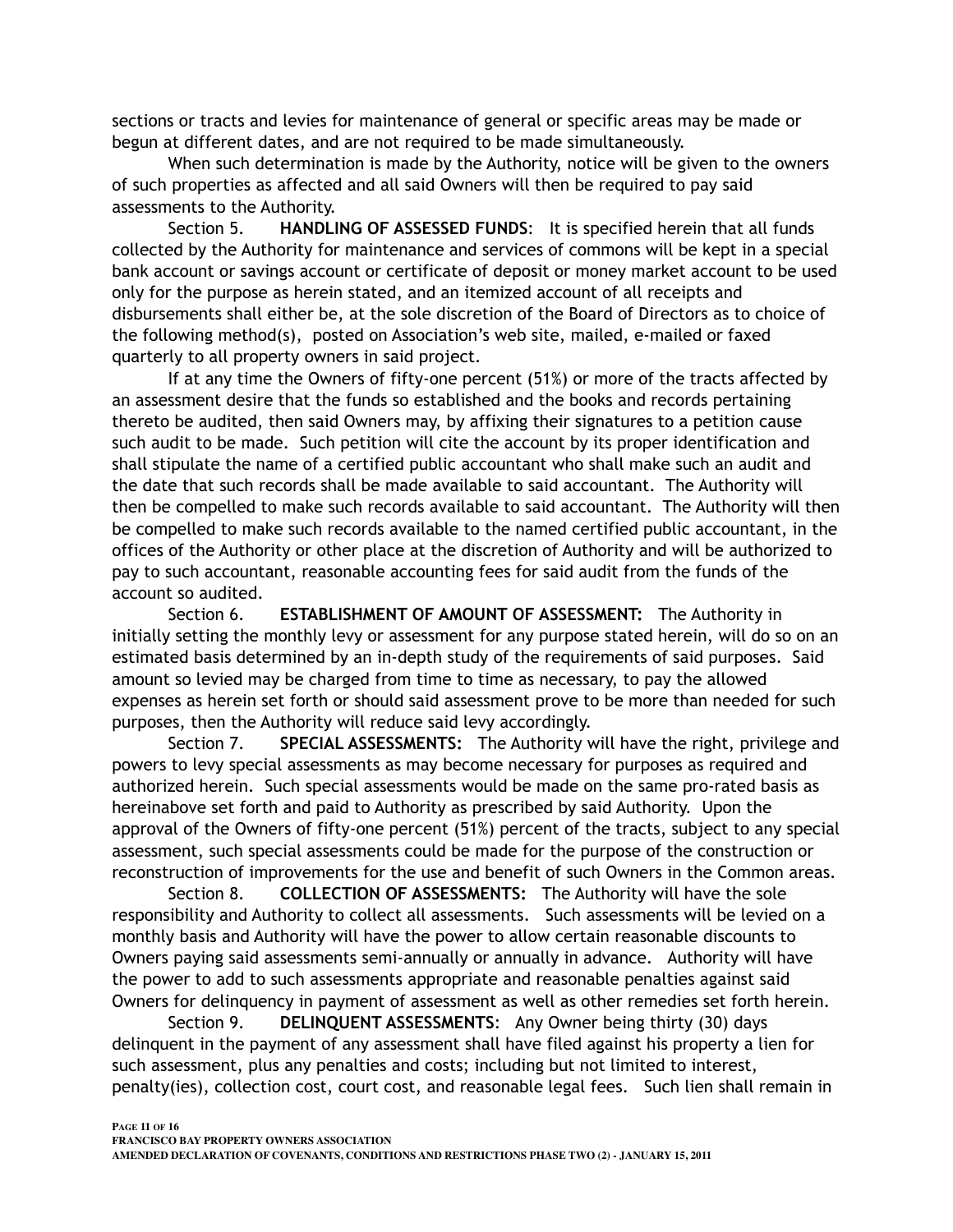effect until past due assessments, penalties and costs have been paid or satisfied as otherwise set forth herein.

Section 10. **ENFORCEMENT OF LIENS**: Each lien established by the Authority pursuant to the provisions of this instrument, by recording with county Clerk of this county, a notice of delinquency and lien upon said property may be foreclosed, as and in the same manner as is provided for the foreclosure of a mortgage upon real property under the laws of the State of Texas, just as though said Authority had retained a vendor's lien and possessed a Deed of Trust and Note against said property. In any action to foreclose any such lien, the Authority shall be entitled to costs, including reasonable attorney's fees, and other allowed costs and penalties

Section 11. **RESERVATION OF LIENS:** The Authority does hereby reserve unto itself, establish and impose, a lien, thereby securing each assessment imposed, or in any way provided for herein, together with any cost, interest, or penalties against all the property covered in this instrument subject only to any limitations and/or provisions in this instrument.

Section 12. **SUBORDINATION TO MORTGAGE**: Each and every assessment and lien together with any cost, penalties to interest, established, reserved or imposed under this instrument and Authority shall be subordinate to any prior valid bonafide mortgage or trust deed (and the lien and/or title thereof) which has been or may hereafter be given in good faith and for value on any interest of any Owner covered by this instrument and Authority. Any subsequent Owner of any property so covered, purchased at foreclosure, shall be bound by restrictions, conditions, covenants, reservations, assessments and liens set out in his instrument, not including, however, any assessment or lien arising prior to the foreclosure sale.

Section 13. **EXCLUSION OF DEVELOPER:** The Developer of this project, its successors and assigns, hereinafter called Developer, will sell to purchaser's properties within said project. It is specifically stated and agreed that if one or more tracts or parcels of land are sold to any purchaser by Developer, by contract for deed, or deed with lien and note or other instrument, and purchaser defaults in payments of said lien in any manner, such as failure to pay principal, interest, taxes, insurance or assessments set out hereunder and said property be repossessed, or such contract cancelled by Developer, or any assignee of Developer's right title and interest in any such lien or contract, then Developer or said assignee will not be required to pay to the Authority any delinquent or past due assessments or penalties, and any liens for non-payment of same filed by said Authority will be released as regards such property, evidence of such cancellation, repossession for foreclosure will, in itself, be sufficient with no further release or action required by the Authority for this purpose; however, this stipulation does not by any means relieve the purchaser in default who failed to pay such assessments levied and/or penalties and cost, and from whom said property was repossessed, of his personal liability to pay such delinquent funds, though such delinquency will not be attached to such property as a lien in this instance.

Section 14. **RULES AND REGULATIONS GOVERNING USE OF COMMONS AND FACILITIES THEREIN**: Rules and regulations governing the use of all commons and facilities will be made and enforced by the Authority, to ensure the best and mutual enjoyment thereof of all the qualified property owners and their guests. Any Owner who fails to pay assessments levied or fails to comply with any requirements or rules and regulations governing the use of said commons and facilities will be denied the use thereof. Such rules and regulations to be made and enforced by the Authority will include, but not be limited to, rules concerning guest privileges to commons, recreation facilities, if any, speed limits on streets, type of **PAGE 12 OF 16**

**FRANCISCO BAY PROPERTY OWNERS ASSOCIATION**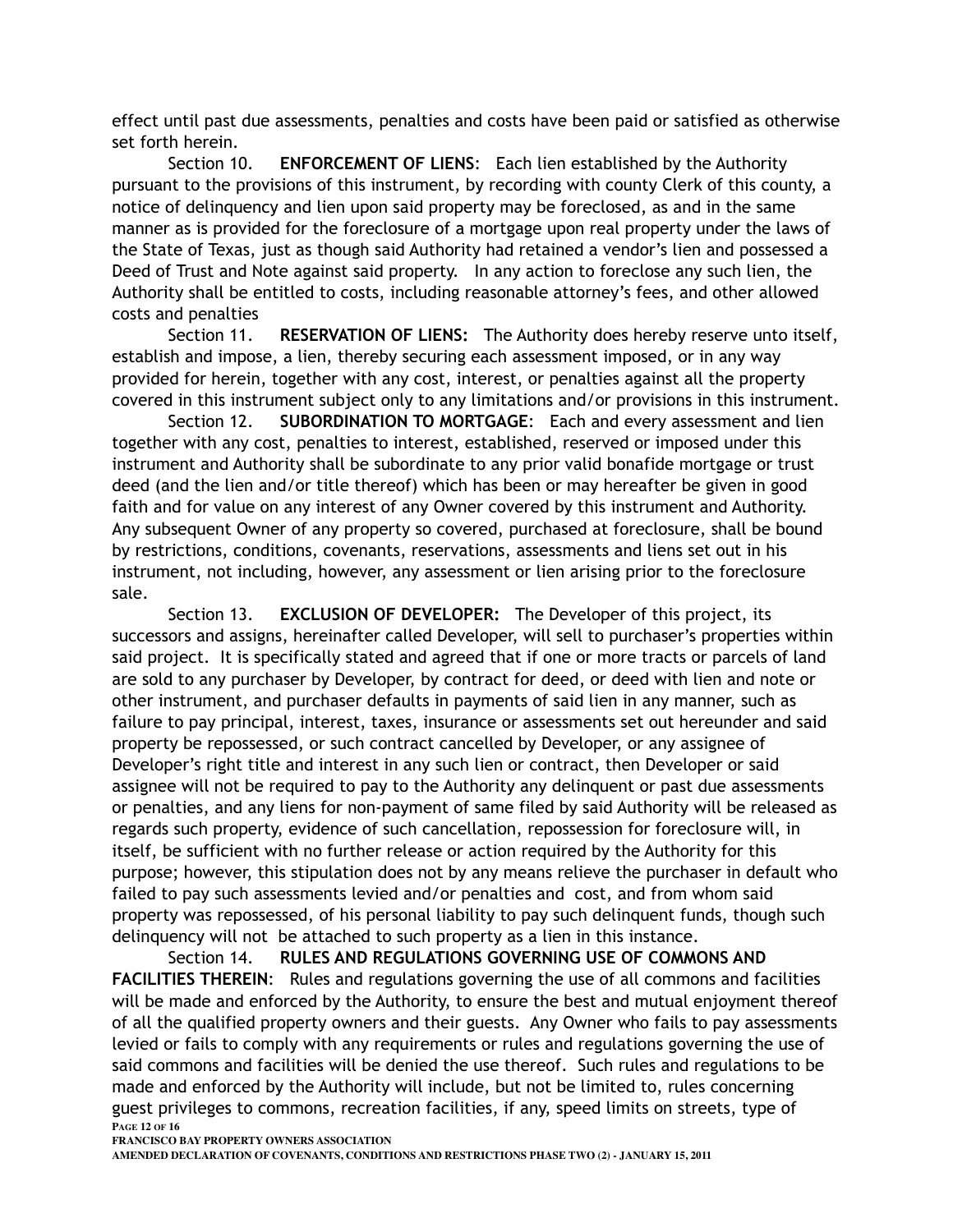vehicles on streets and other commons, control of noise, use of irrigation water channels or canals.

Section 15. **DELEGATION OF USE OF FACILITES:** The Owner may delegate his right of enjoyment to the common areas and facilities to the members of his family, his tenants, or contract purchasers who reside on the property.

Section 16. **MAINTENANCE OF TRACTS:** The Owners of a tract or tracts in the project shall be required to keep said property free of underbrush, weeds, tall grass, or any other unsightly or offensive growth or accumulation of trash, garbage, or unsightly deposits of any nature or kind from the date of purchase of said tract. Tall grass shall mean growth in excess of eighteen inches (18") in height. This requirement is effective on unoccupied and occupied tracts. The fifth  $(5<sup>th</sup>)$  business day after notice to Owner of such situation existing, which said notice may be by regular mail, e-mail, facsimile or Federal Express to owner(s), the Authority herein above created or its employees shall have the right and Authority to enter upon said premises and correct existing violation of the requirements so stated. Such Authority shall charge said Owner(s) the cost of such work accomplished and bill said Owner(s) for said cost plus an assessment of a fine set by the Board of Directors; said assessment fine not to exceed three (3) times the actual cost of work for each occurrence. Tract Owner(s) shall be solely responsible for the cost of maintaining the tract(s) in the project to the water's edge, middle of adjacent ditch, or adjacent fence line. On the fifth business (5) day(Monday-Friday) after receipt of notice of such condition to owner, and failure of Owner to begin and continue at a reasonable rate of progress to correct such condition the Authority may enter upon the premises to do or cause to be done any work necessary to correct said situation at Owner's sole expense.

Section 17. **EXTERIOR MAINTENANCE OF BUILDING**: In the event the Owner of any building on the project should allow such to fall into disrepair and become in need of paint, repair, or restoration of any nature and become unattractive and not in keeping with the neighborhood, the Authority as herein established will give such Owner written notice of such conditions. Fifteen (15) calendar days after receipt of notice of such condition to Owner, and failure of Owner to begin and continue at a reasonable rate of progress to correct such condition, the Authority may enter upon the premises to do or cause to be done any work necessary to correct said situation. The Owner thereof shall be billed for cost plus ten percent (10%). All monies so owed the Authority will become a special assessment against the property Owner(s) and the tract(s).

Section 18. **The Authority** herein created is empowered to contract with the utility company for the owner of each tract or dwelling in the project to pay the amount of \$10.00 (ten dollars) to be paid in cash or added to such Owner's electric bill each month, as a contribution towards payment for the operation and maintenance of street lighting in this project. This fee may be adjusted up or down within reason in accord with the rates of the utility company. Authority may include funds for street lights in the general assessment.

Sections 19. **NOTICE:** In all instances herein where notice is required, notice will have been given upon placing in the United States mail, certified mail return receipt requested, or Federal Express or like delivery service (confirmation required), or e-mail (confirmation required), or facsimile (confirmation required) said notice to the last known address (residence or business), e-mail (business or personal), or facsimile (business or personal) of such person or party to whom notice is to be given. **IT SHALL BE THE SOLE RESPONSIBILITY OF THE TRACT OWNER(S) TO NOTIFY THE TREASURER AND**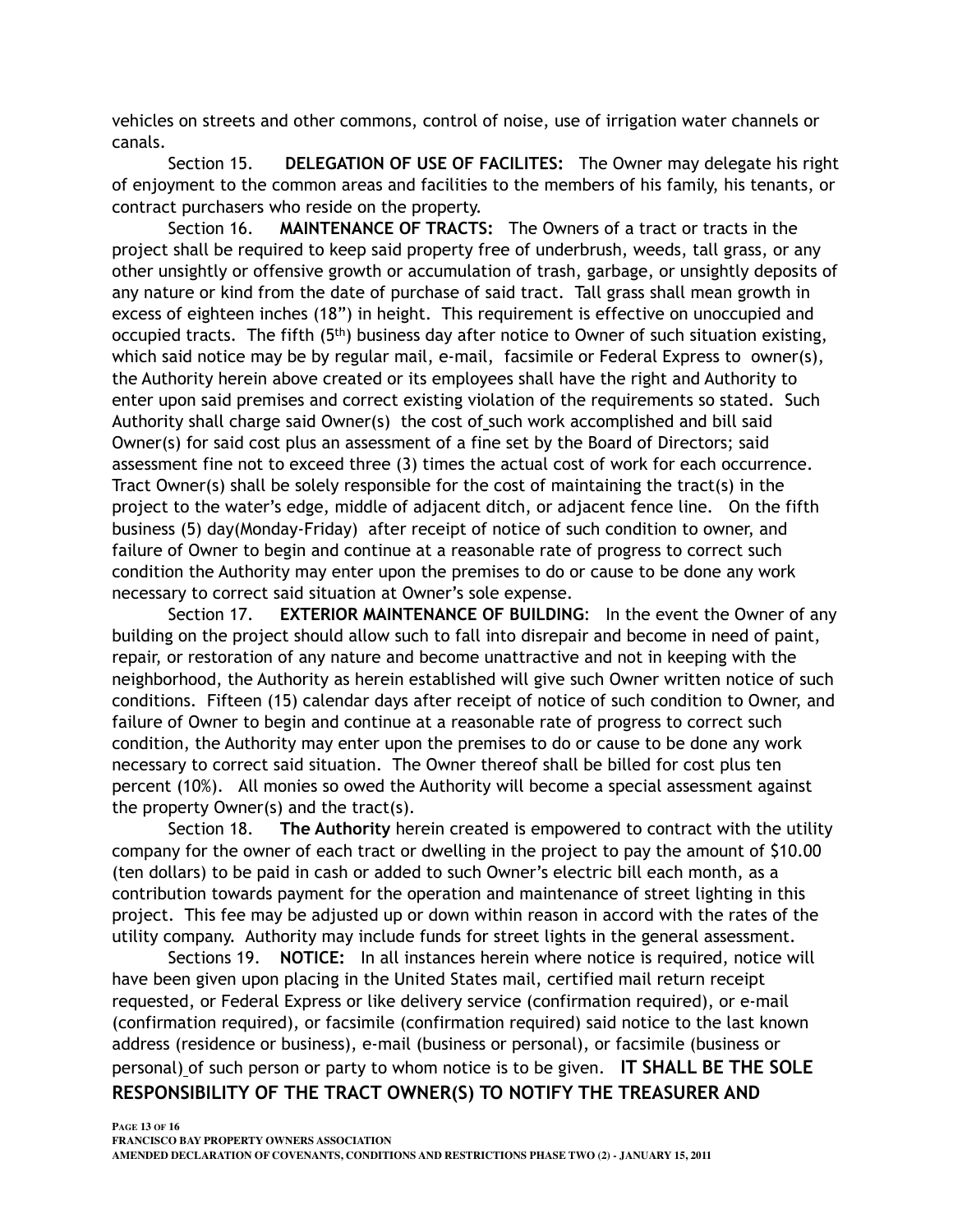# **SECRETARY OF THE ASSOCIATION IN WRITING OF ANY CHANGE IN CONTACT INFORMATION FOR OWNER(S). ASSOCIATION SHALL HAVE NO LIABILITY FOR ANY NOTICE ISSUED TO OWNER'S OUTDATED CONTACT INFORMATION.**

Sections 20. **It is** specifically agreed by each purchaser and stipulated herein that the Developer, its successors, and assigns, will have the right of use of all commons. Such use will be allowed for the purposes of promotion and sale of property by said Developer and will include the right of Developer to issue passes and permits to guests or prospective purchasers of property and Developer's employees to issue passes and permits to guests or prospective purchasers of property and Developer's employees to use and enjoy for limited periods, such commons, facilities, and services. This right is reserved unto the Developer, its successors, and assigns, so long as said Developer owns lands in the project and is marketing same.

#### **ARTICLE X. LAW ENFORCEMENT AND STREET RIGHTS**

Section 1. **TRAFFIC LAW**: Notwithstanding the fact that all or some roads and streets in this project are or may not be dedicated unto the public, but only to the property Owners in the project, as easements, it is hereby stipulated that the Commissioners Court will have the full Authority to establish speed limits or other traffic laws and rules, penalties for violation thereof upon the streets of this project, and the law enforcement officers of the County or of the State of Texas or any other official body having such Authority, may enter upon this project to enforce the speed limits as set by the county Commissioner's Court or other entity or Authority, just as though said roadways were public.

Section2. **PUBLIC LAW**: Notwithstanding the fact that commons in the project are private and dedicated only unto the property owners within the project, it is hereby stipulated that any law enforcement officer, county, state, or federal, is hereby authorized to enter upon the premises of the project for all purposes just as though the project commons were dedicated unto the public, and every law enforcement officer will have the same rights, privileges and duties within the boundaries of this project as he would in any subdivision whereby the streets and other commons and facilities were dedicated to the public.

Section 3. **RIGHT OF ROAD DEDICATION**: Notwithstanding the fact that all roads within this project are dedicated to the property Owners and are not public roads and are not dedicated to the county or any other body politic, it is hereby stipulated that after five (5) years from date should the Owners or fifty-one percent (51%) of the total tracts in the project so desire and execute a petition to the County Commissioner's Court, petitioning such court to accept said roads as county roadways and should such court accept said roads and agree to maintain same, then said roads shall become County roadways and open unto the public and shall be maintained by the county and such roads shall cease to be private roadways. For the purpose of this section, any common, drive, access easement, or private road in portion or in total may be considered as roads if established for vehicular traffic.

## **ARTICLE XI. GENERAL PROVISIONS**

Section 1. **Declarant**, the Association, or any Owner shall have the right to enforce, by any proceeding at law or in equity, all restrictions, conditions, covenants, easements, reservations, liens, and charges or of hereafter imposed by the provisions of this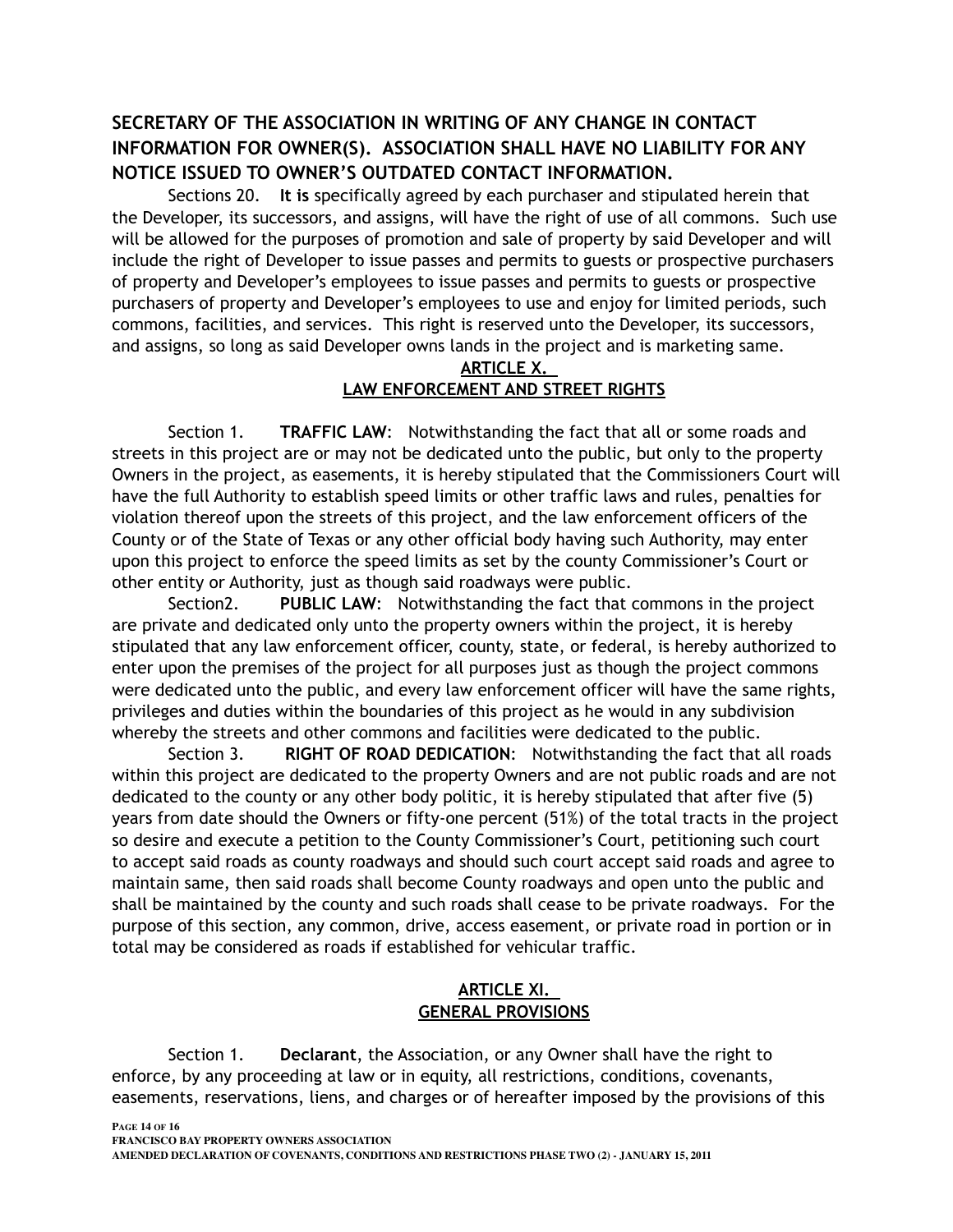declaration. Failure by Declarant, the Association, or by any Owner to enforce any covenant or restriction herein contained shall in no event be deemed a waiver of the right to do so thereafter; unless waiver is otherwise stipulated hereinabove.

Section 2. **Invalidation of** any one of these covenants or restrictions by judgment or court order shall in no way affect any other provisions, which shall remain in full force and effect.

Section 3. **No breach of** any of the conditions herein contained or re-entry by reason of such breach shall defeat or render invalid the lien of any mortgage made in good faith and for value as to the project or any tract therein; provided, however, that such conditions shall be binding on any Owner whose title is acquired by foreclosure, trustee's, sale, or otherwise.

Section 4. **The covenants and restrictions** of this declaration shall run with and bind the land, and shall inure to the benefit of and be enforceable by the Association or any member thereof for a period of twenty five (25) years from the date hereof and thereafter shall continue automatically In effect for additional periods of ten (10) years, unless otherwise agreed to in writing by the then Owners of at least seventy-five percent (75%) of the tracts based upon one vote for each tract owned.

Section 5. **Declarant** shall have the right during the term of the constitution of this agreement to add to the real property within the project any contiguous tracts and the Owners of the tracts within such added portion shall become members of the Association on the same terms and conditions and subject to the same restrictions as apply to Owners of tracts within the original project.

## **ALL PRIOR AMENDMENTS FILED OF RECORD IN CORSICANA, NAVARRO COUNTY, TEXAS PRIOR TO JANUARY 15, 2011 SHALL BE AND ARE FULLY INCORPORATED HEREIN FOR ALL PURPOSES.**

EXECUTED THIS\_\_\_\_DAY OF \_\_\_\_\_\_\_\_\_\_\_\_\_\_\_\_\_\_\_\_\_\_\_\_\_\_\_\_, 20\_\_\_\_\_ at Corsicana, Navarro County Texas.

## **BAYVIEW COUNTRY ESTATES, INC.**

By:  $\rule{1em}{0.15mm}$ D.L. Apostolo, President

STATE OF TEXAS } COUNTY OF NAVARRO }

This instrument was acknowledged before me this \_\_\_day of \_\_\_\_\_\_\_\_\_\_\_\_\_, 20 **EXECUCE:** by D.L. Apostolo, President of Bayview Country Estates.

Notary Public, State of Texas

\_\_\_\_\_\_\_\_\_\_\_\_\_\_\_\_\_\_\_\_\_\_\_\_\_\_\_\_\_\_\_\_\_\_

#### **EXHIBIT "A"**